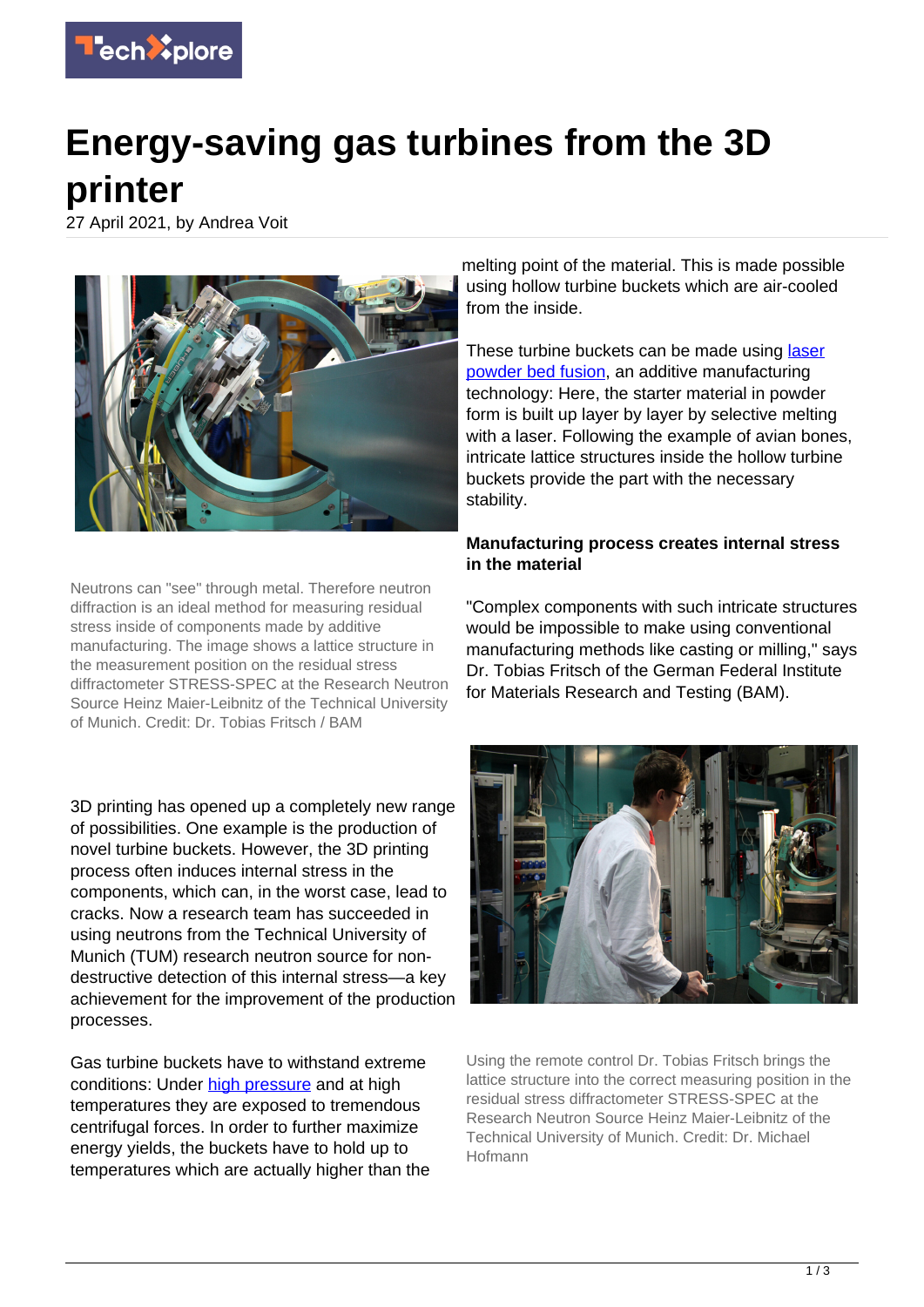

But the laser's highly localized heat input and the rapid cooling of the melt pool lead to residual stress necessary stability. 3D-image of the lattice structure in the material. Manufacturers usually eliminate such stress in a downstream heat-treatment step, which takes time and thus costs money.

Unfortunately, these stresses can also damage the components as early as during the production process and up until post-processing takes place. "The stress can result in deformations and in the worst cases lead to cracks," says Tobias Fritsch.

Therefore, he investigated a gas turbine [component](https://techxplore.com/tags/component/) for internal stress using neutrons from the Research Neutron Source Heinz Maier-Leibnitz (FRM II). The component was made using additive production processes by gas turbine manufacturer Siemens Energy.

#### **Post-processing intentionally omitted**

For the **neutron** experiment at the FRM II, Siemens Energy printed a lattice structure only a few millimeters in size using a nickel-chrome alloy typical of those used for gas [turbine](https://techxplore.com/tags/turbine/) components. The usual heat treatment after production was intentionally omitted.



Following the example of avian bones, intricate lattice

structures inside of hollow turbine buckets provide the reconstructed from x-ray tomography data. Credit: Dr. Tobias Fritsch / BAM

"We wanted to see whether or not we could use neutrons to detect internal stresses in this complex component," explains Tobias Fritsch. He had already gained experience with neutron measurements at the Berlin research reactor BER II, which however was shut down in late 2019.

"We're very glad to be able to make measurements in the Heinz Maier-Leibnitz Zentrum in Garching; with the equipment provided by STRESS-SPEC, we were even able to resolve internal stress in lattice structures as intricate and complex as these," the physicist says.

## **Even distribution of heat during printing**

Now that the team has succeeded in detecting the internal stress within the component, the next step is to reduce this destructive stress. "We know that we have to modify the production process parameters and thus the way in which the component is built up during printing," says Fritsch. Here the crucial factor is the heat input over time when building up the individual layers. "The more localized the heat application is during the melting process, the more internal [stress](https://techxplore.com/tags/stress/) results."

For as long as the printer's laser is aimed at a given point, the heat of the point rises relative to adjacent areas. This results in temperature gradients that lead to irregularities in the atomic lattice.

"So we have to distribute the heat as evenly as possible during the printing process," says Fritsch. In the future the group will research the situation with new components and modified printing parameters. The team is already working together with Siemens to plan new measurements with the TUM neutron source in Garching.

 **More information:** Tobias Fritsch et al, On the determination of residual stresses in additively manufactured lattice structures, Journal of Applied